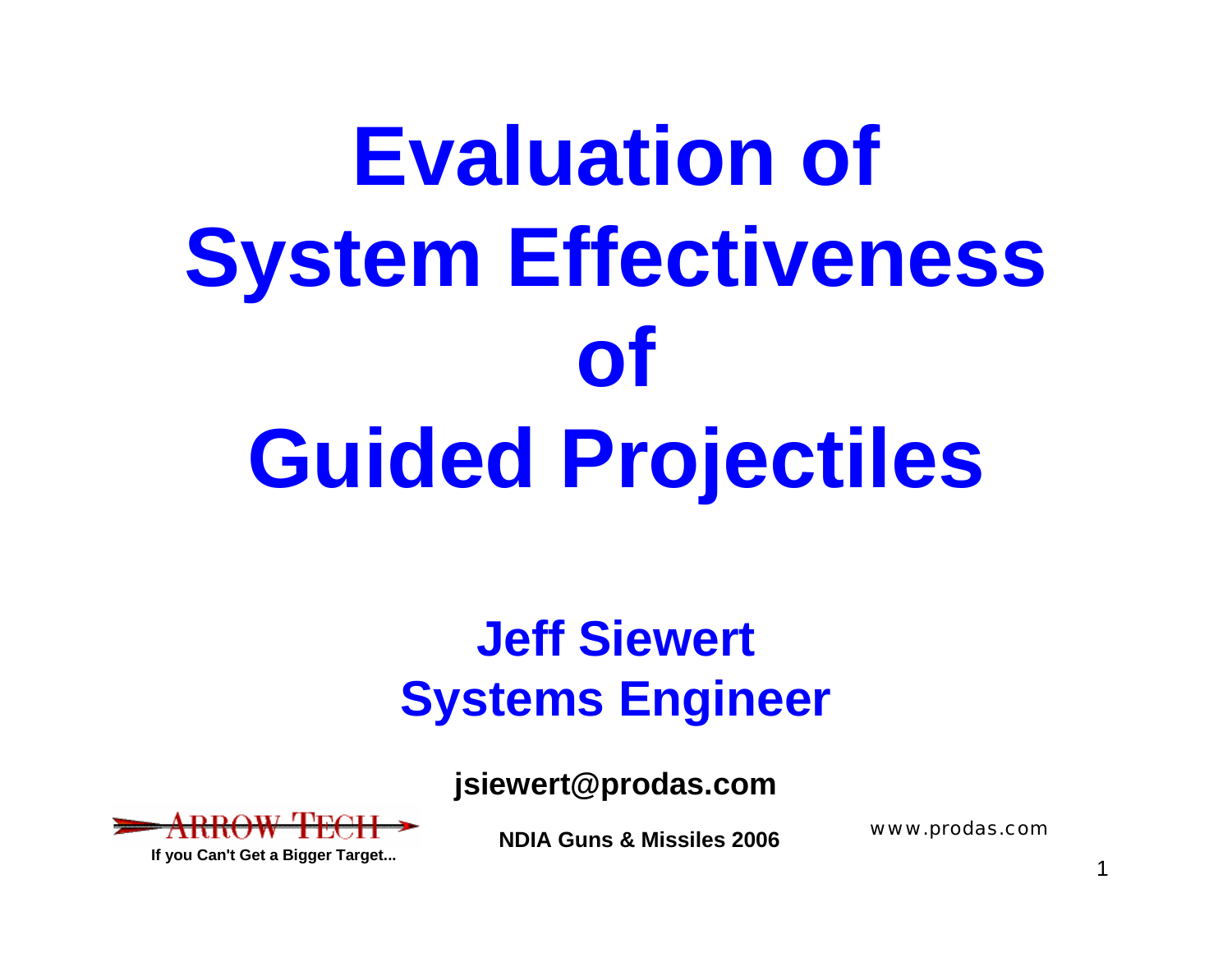# **Typical Application**

#### •**The Problem:**

 Assess the system effectiveness of a notional guided projectile (performance metrics = CEP).

#### •**Givens:**

- The basic projectile shape is known and the control mechanism (scheme) has been defined.
- The aerodynamics are unknown.
- The G, N, & C system has not yet been developed / defined. (e.g. "on" time, control force magnitude, etc.)

#### •**Output:**

- **Calculate the CEP for a number of zones, ranges and atmospheric conditions….**
- **Delivery: one week!!!**



**If you Can't Get a Bigger Target...**

**NDIA Guns & Missiles 2006**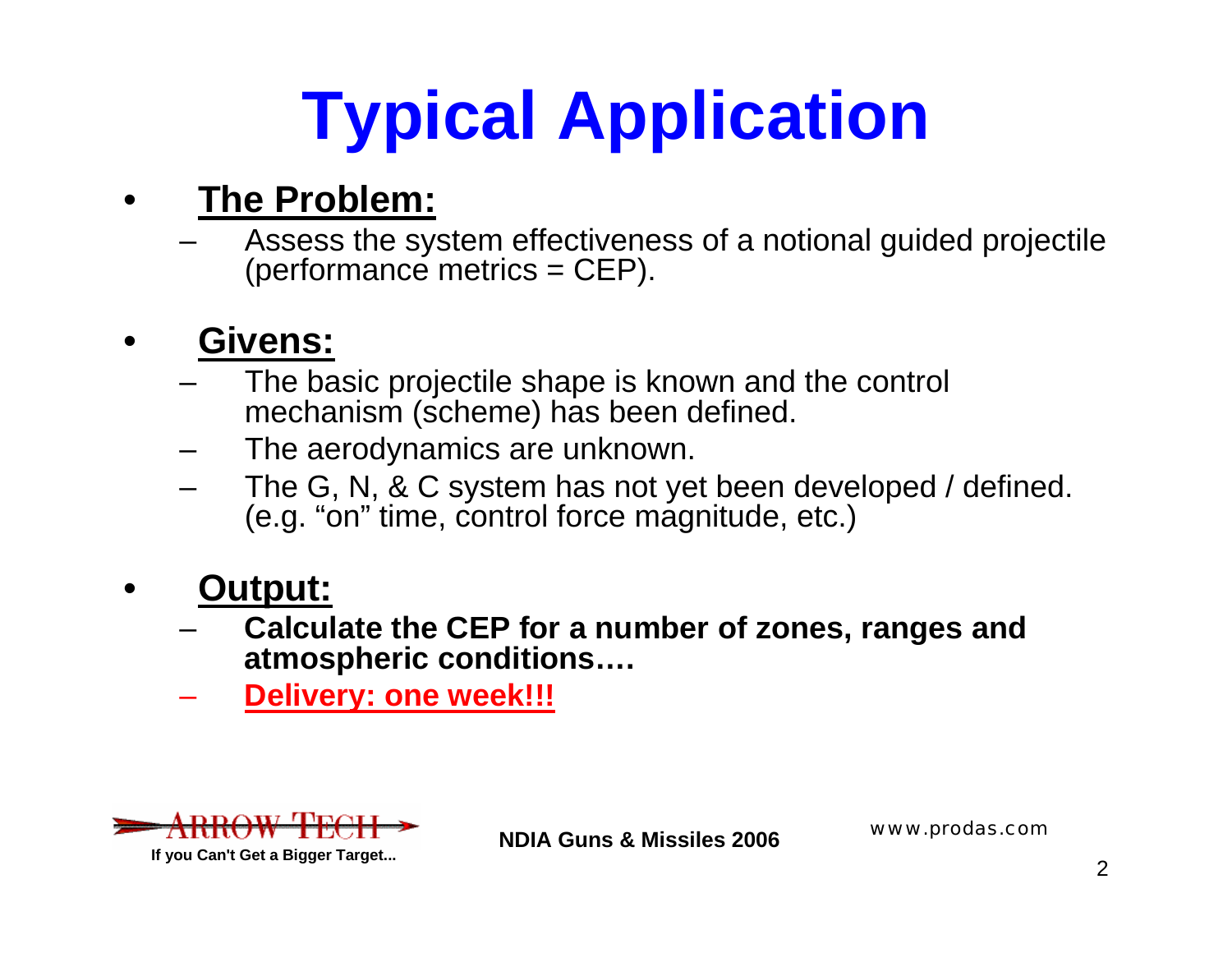### **Guided System Simulation: Overview**

### **Typical Monte Carlo Trajectory Simulation except:**

- Want to refine guidance algorithms
- Compare Guided versus Unguided
- Do initial G,N, & C trades w/o "true" random draws
- **Preprocessor module: develops a set of initial condition deltas from the error model**
- • **Initial conditions "set" can be used repeatedly to isolate the influence of flight control system modifications**
- • **IC "set" is expressed as deltas, applied to varying nominal cases (e.g. different zones or QE)**



**If you Can't Get a Bigger Target...**

**NDIA Guns & Missiles 2006**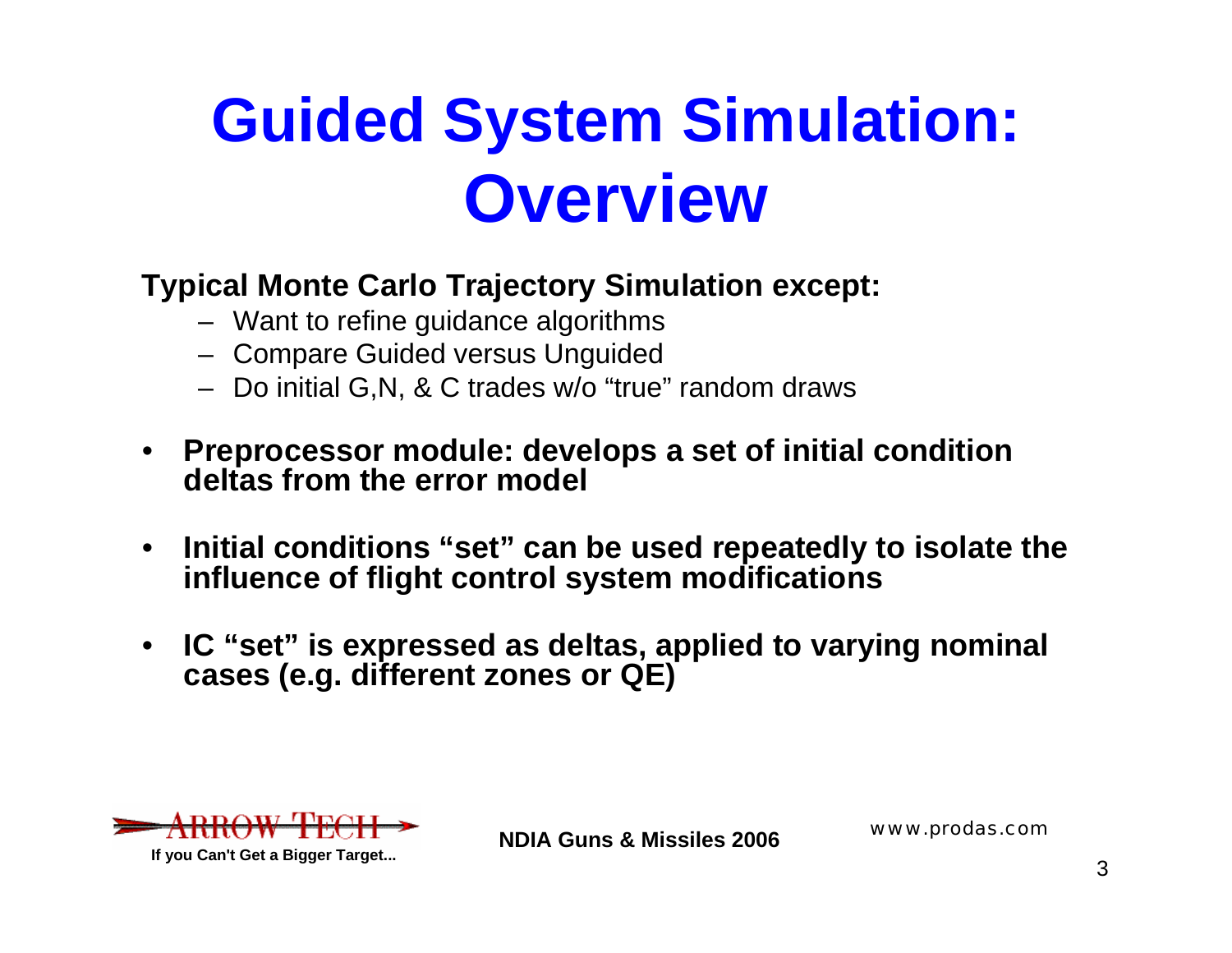### **Guided System Simulation: Overview**



**If you Can't Get a Bigger Target...**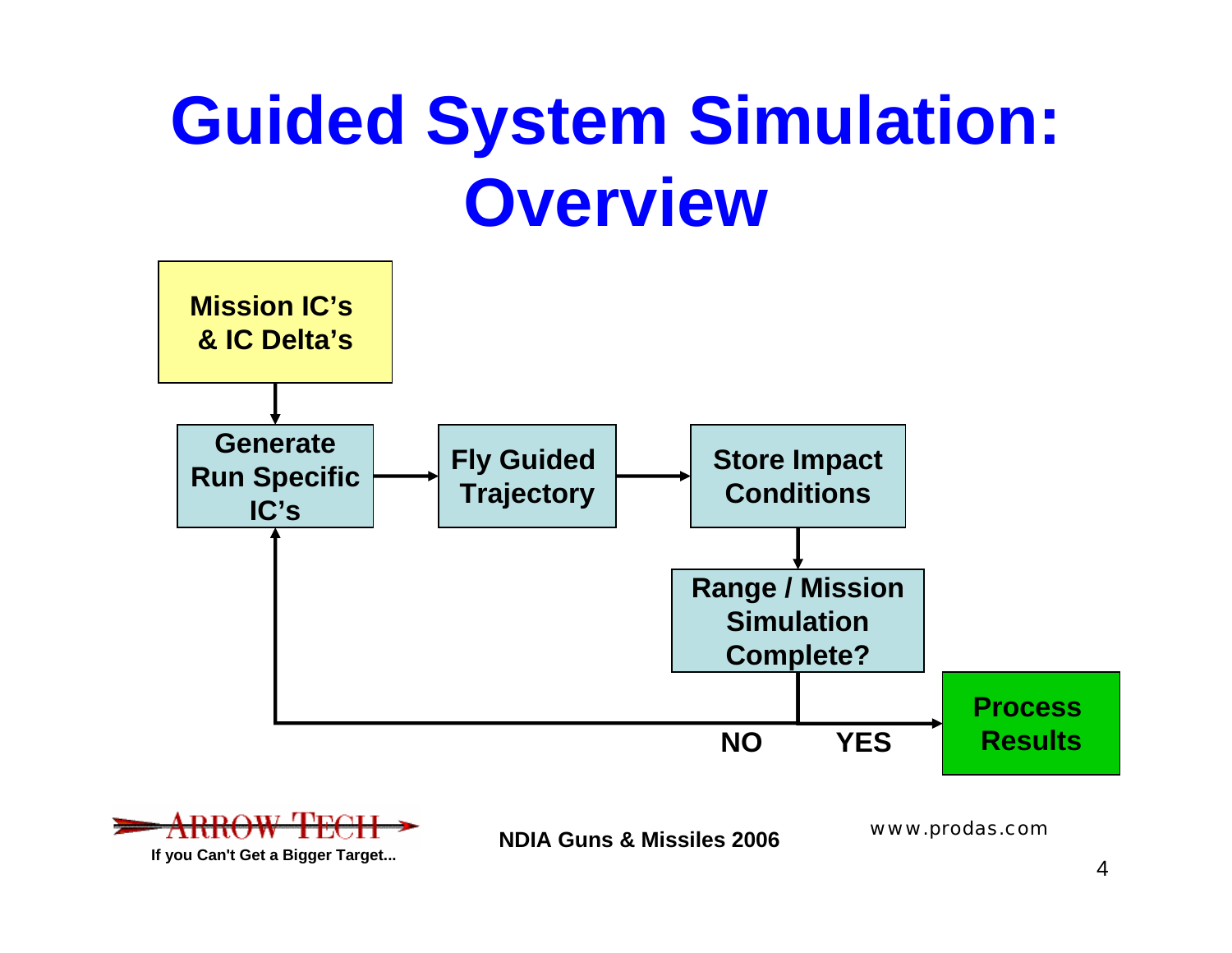## **Arrow Tech Approach**

- 1. Build (or import) a model into PRODAS.
- 2. Estimate aerodynamics using one (or more) of the *PRODAS Aero Predictor* codes
- 3. Design the control system using the *PRODAS GN&C Prototype Tool*
- 4. Define an error budget and create a set of initial conditions deltas using *PRODAS Initial Conditions Generator.*
- 5. Define all of the nominal firing conditions, use *PRODAS Firing Table* module to solve for req'd QE and azimuth
- 6. Use the *PRODAS Macro language* to simulate thousands of firings with and w/o guidance.
- 7. Process the results in spreadsheet.



**NDIA Guns & Missiles 2006**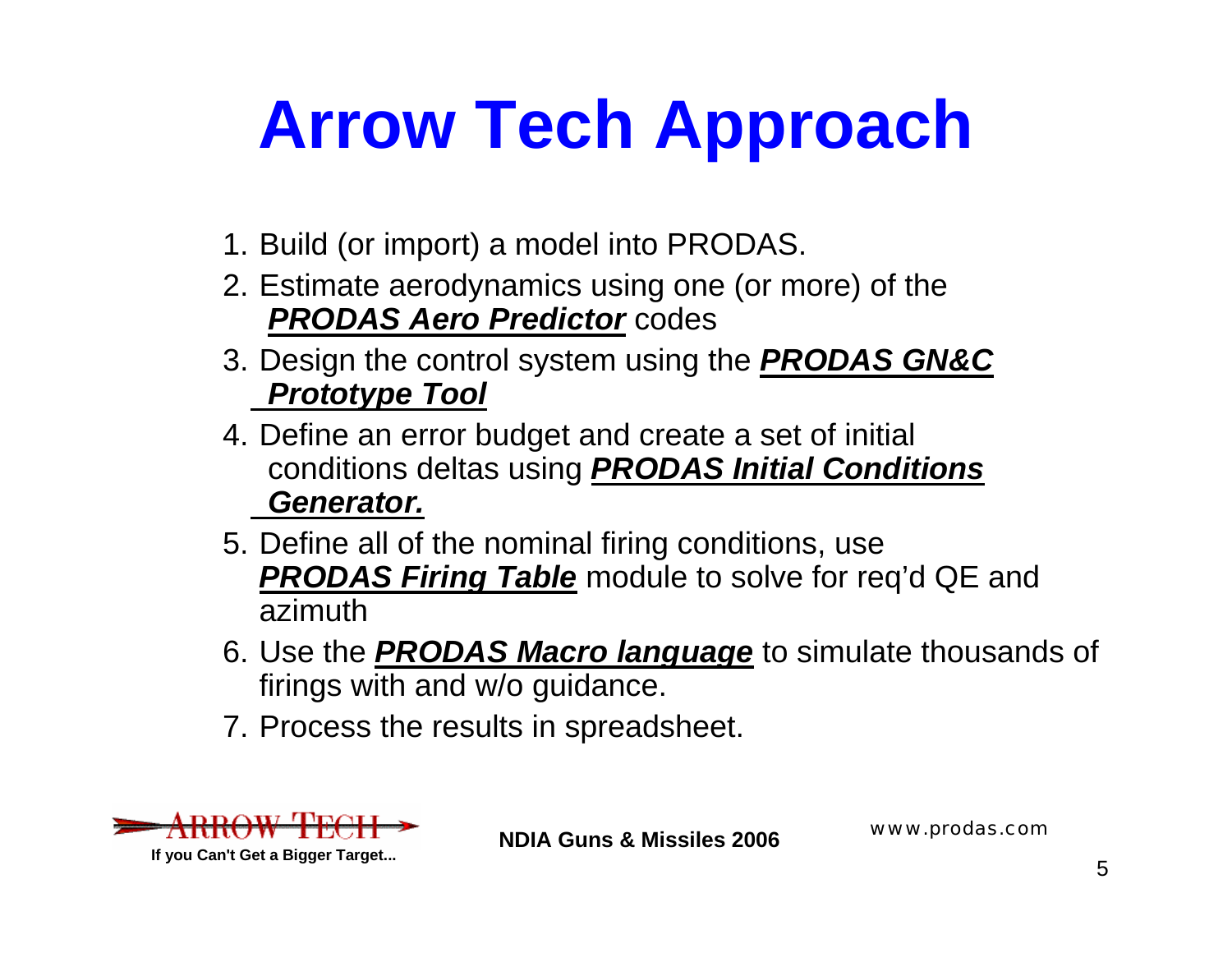# **Step 1 – Build a Model**

### • **There are multiple ways to build a model**

- Use the PRODAS Model Editor
- Import either DXF or IGES files
- Point and click on a bitmap of an existing projectile with the PRODAS Tracing Tool
- Modify one of the existing models



• **The model then becomes the basis for all of the subsequent analyses**



**NDIA Guns & Missiles 2006**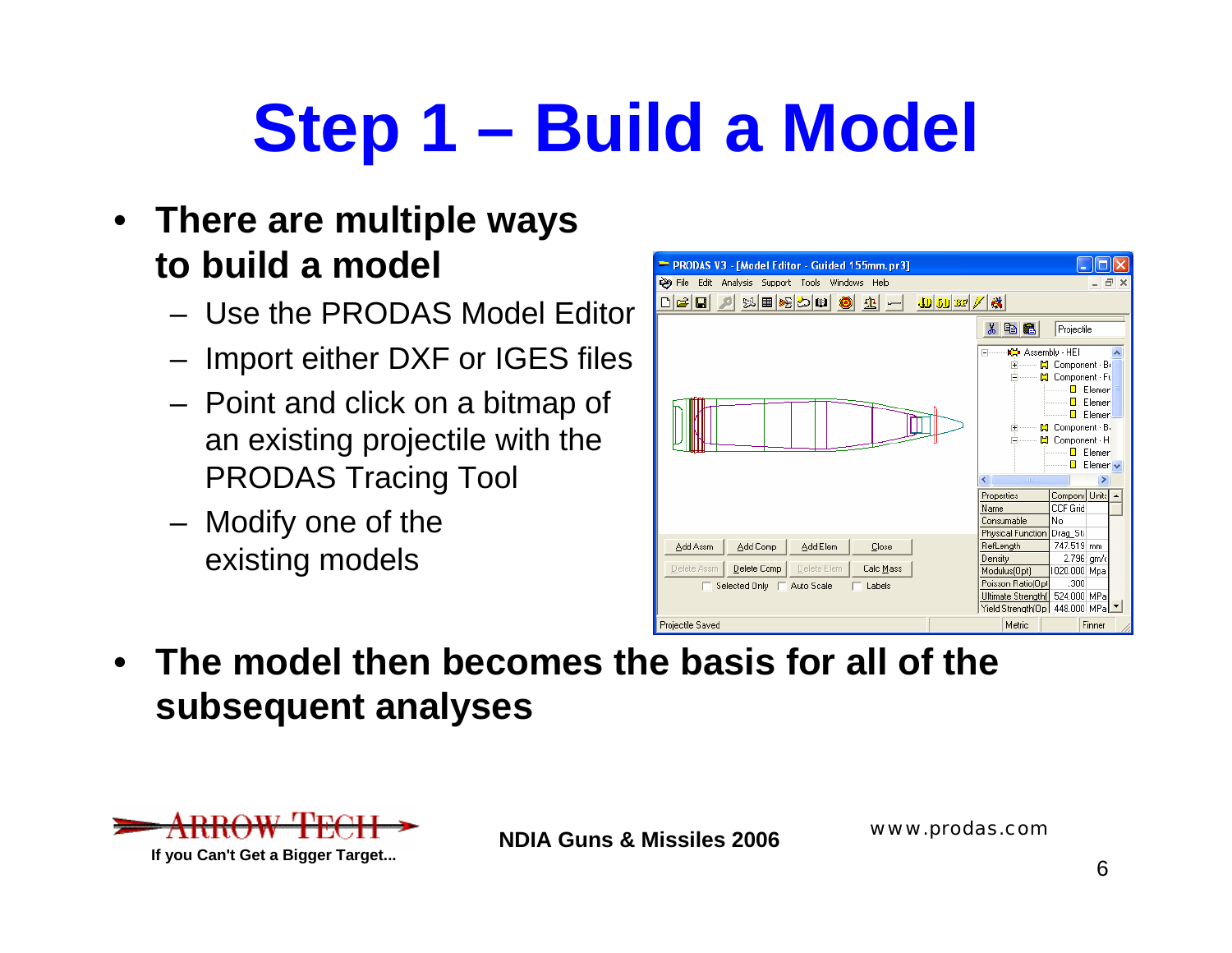### **Step 2 – Estimate the Aerodynamics**

- $\bullet$  **Use one or more of PRODAS'** *Aero Prediction* **codes**
	- *Spinner2000*
	- *Finner2000*
	- *AP98*
	- *Missile DATCOM*
	- *NEAR MISL3 (coming soon)*



• **If multiple codes are applicable, use the** *Aero Manager* **to help sort them out.**



**NDIA Guns & Missiles 2006**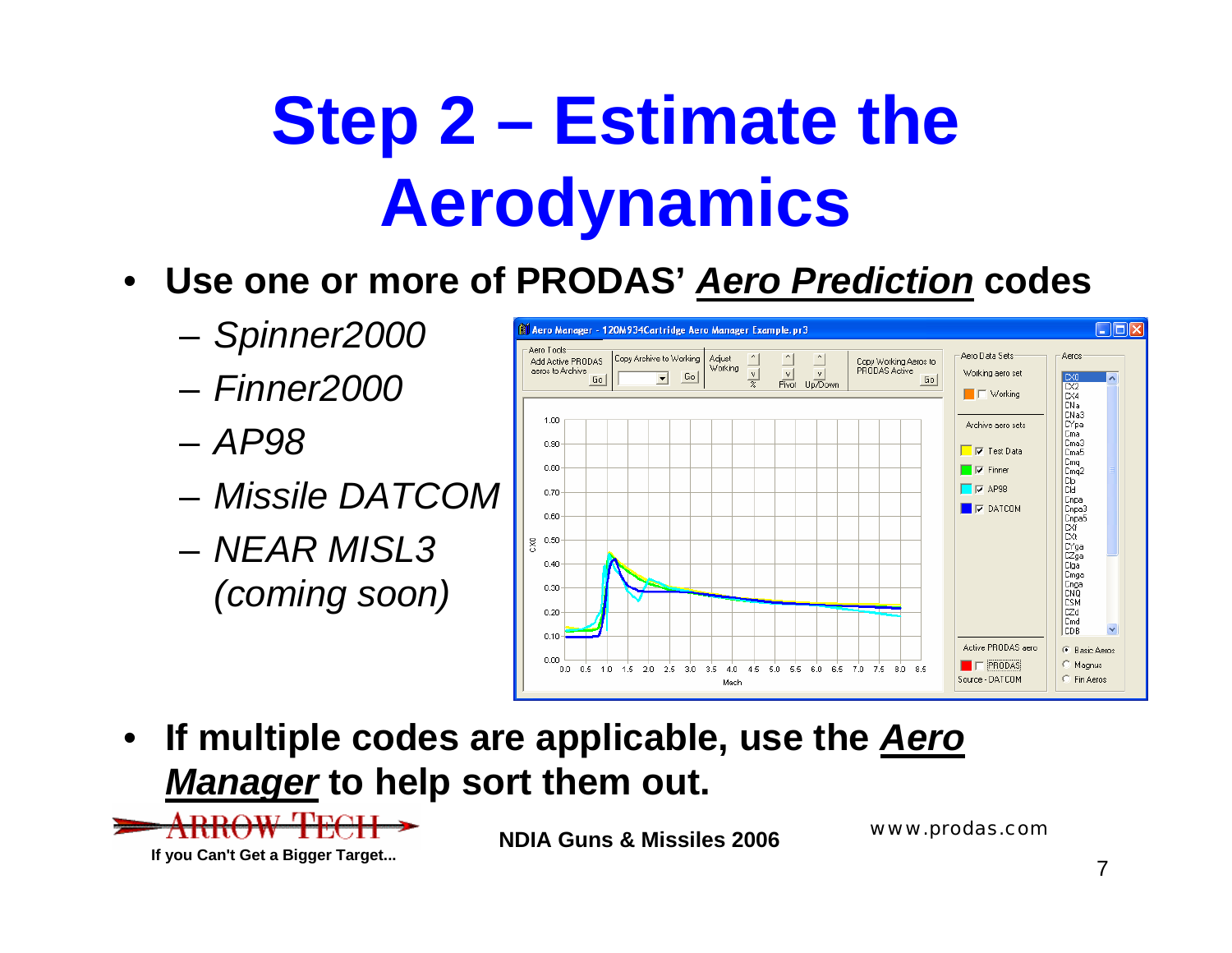## **Step 3a – Develop a Control System**

- **The** *PRODAS GN&C Prototype Tool*
	- Fully integrated 6 DOF Trajectory and GN&C Simulation
	- Short learning curve w/ drag and drop control builder
	- Large library of control element building blocks, including typical sensors Flight Control System Block Diagram
	- Executes much faster thanreal time, depending on the size of the control system
	- Control with canards, squibs or generic forces and moments





**NDIA Guns & Missiles 2006**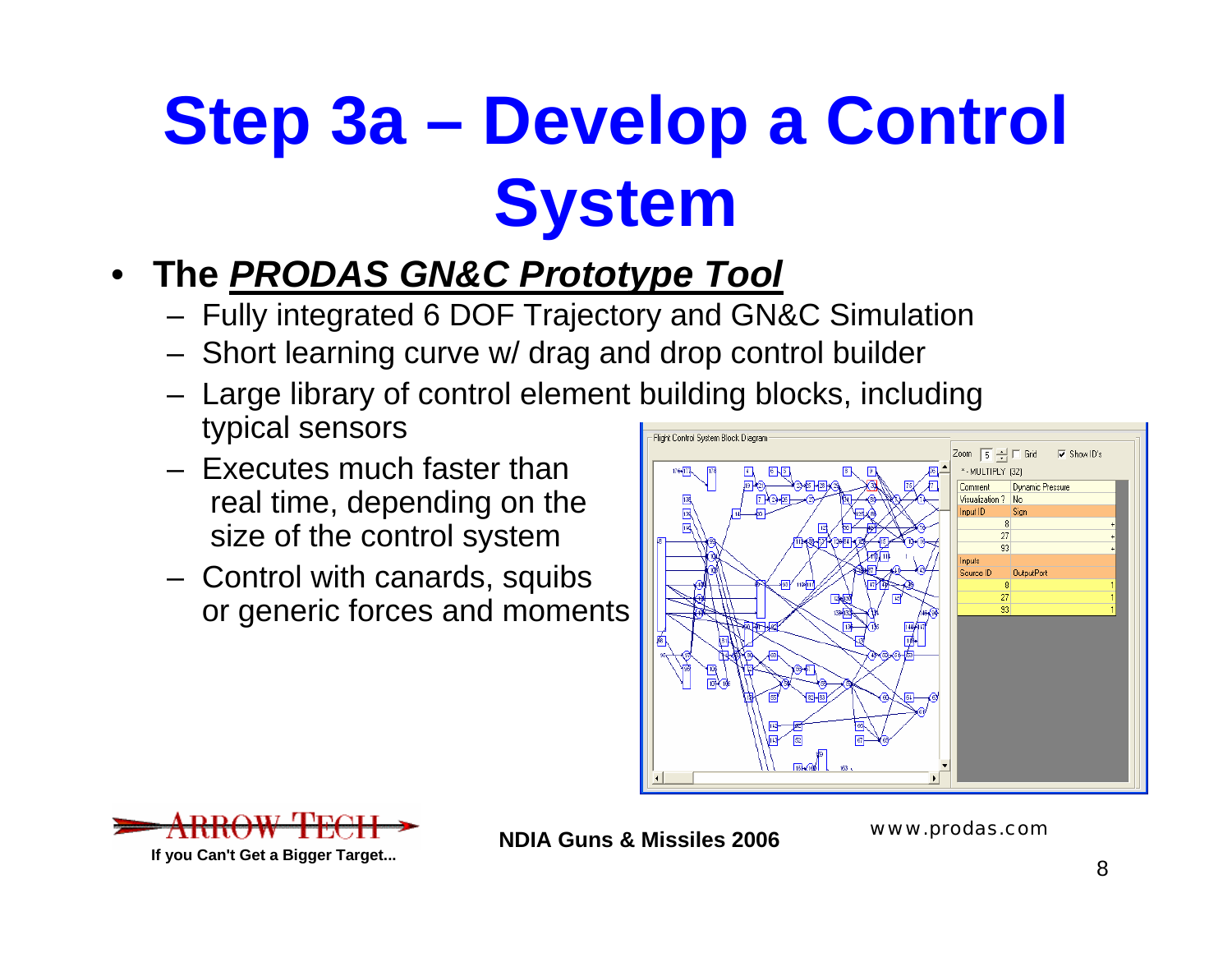## **Step 3b – Build the GN&C System**

#### $\bullet$ **Iteration 1**

- Clean sheet design using projectile state variables
- No sensor errors
- Evaluate guidance algorithms and control loops
- Establish initial gains within the controller

#### •**Iteration 2**

- Add realistic sensors with errors
- Work around sensor limitations (GPS slow updates)
- System tuning
- **Test and tune with multiple nominal trajectories prior to Monte Carlo simulations**



**NDIA Guns & Missiles 2006**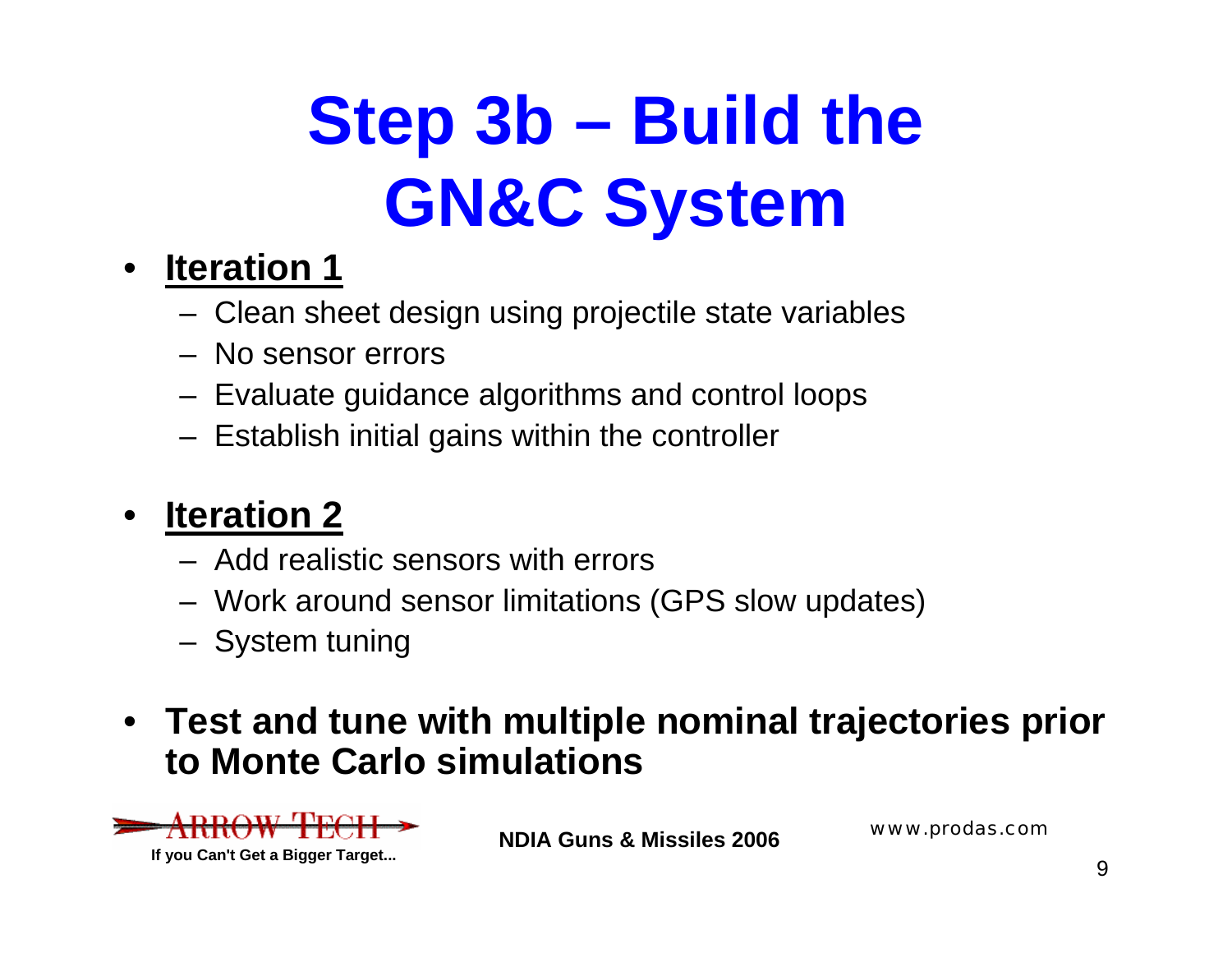### **Step 4a – Develop an Error Budget**

- $\bullet$  **Develop an error budget for the system**
	- Mission to Mission
	- Weapon to Weapon
	- Round to Round

| <b>Error Source</b>            | <b>Level of Application</b> |                         |                       |
|--------------------------------|-----------------------------|-------------------------|-----------------------|
|                                | <b>Mission-to-Mission</b>   | <b>Weapon-to-Weapon</b> | <b>Round-to-Round</b> |
| <b>Gun Lay/Pointing/Aiming</b> |                             |                         |                       |
| Gun/Weapon Dynamics            |                             | X                       |                       |
| <b>Muzzle Velocity</b>         | X                           | X                       | X                     |
| Ammunition / Projectile        | X                           |                         |                       |
| <b>MET Staleness</b>           |                             |                         |                       |
| <b>Weapon Location</b>         |                             | X                       |                       |
| Fire Control                   |                             |                         |                       |
| <b>GPS</b>                     | <b>Bias</b>                 |                         | Random                |

 $\bullet$ **Error Budget "Tuned" to match FT / "Real" World**

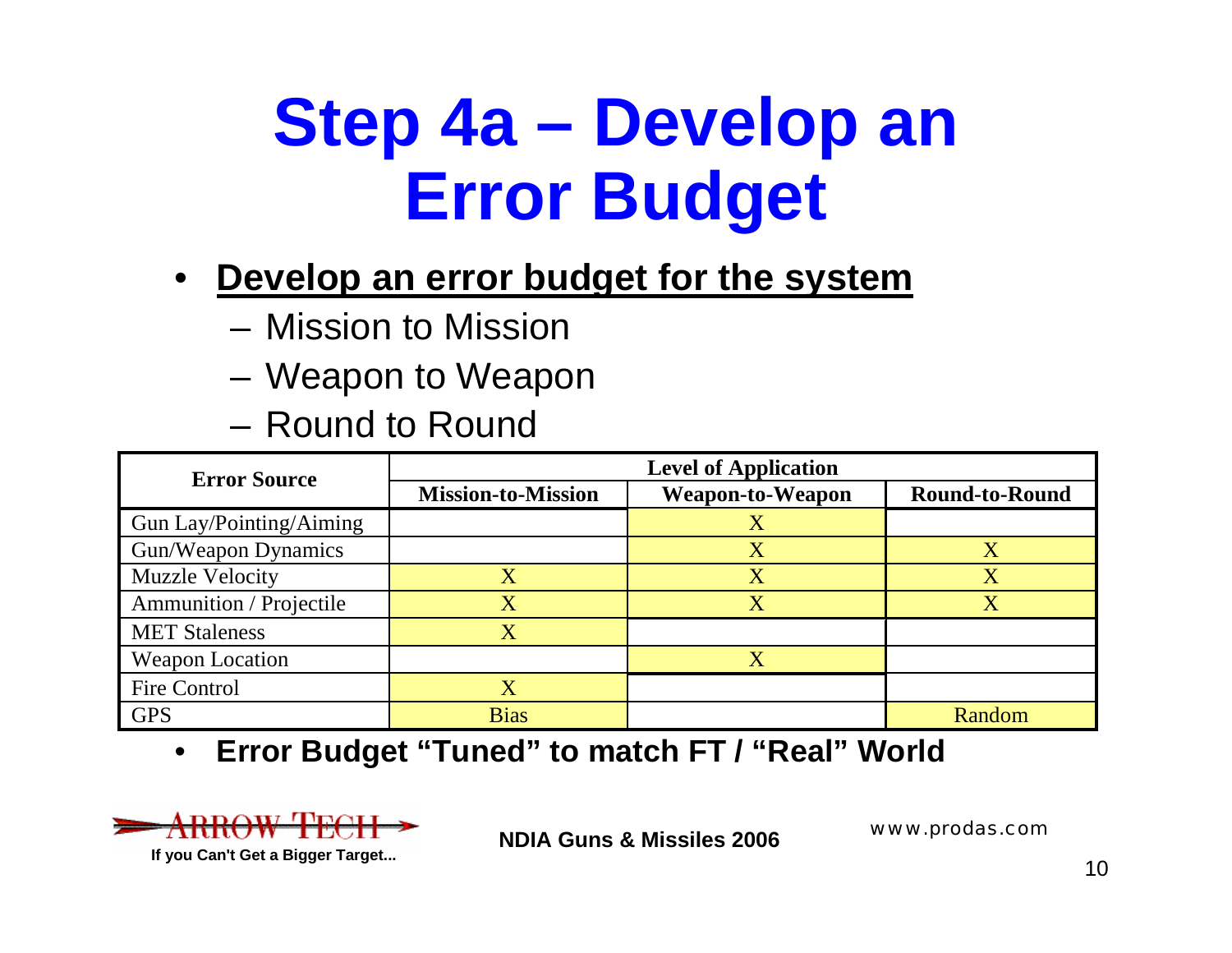### **Step 4b – Generate a Set of Initial Conditions Deltas**

- **Using the error budget and the** *PRODAS Initial Conditions Generator***, generate error deltas for:**
	- Muzzle Velocity
	- Angular Rates
	- Gun Pointing (QE and Azimuth)
	- Drag and Lift
	- GPS bias errors
	- Met variability
- **These deltas are applied to a set of nominal values to provide IC's all of the subsequent runs.**



**NDIA Guns & Missiles 2006**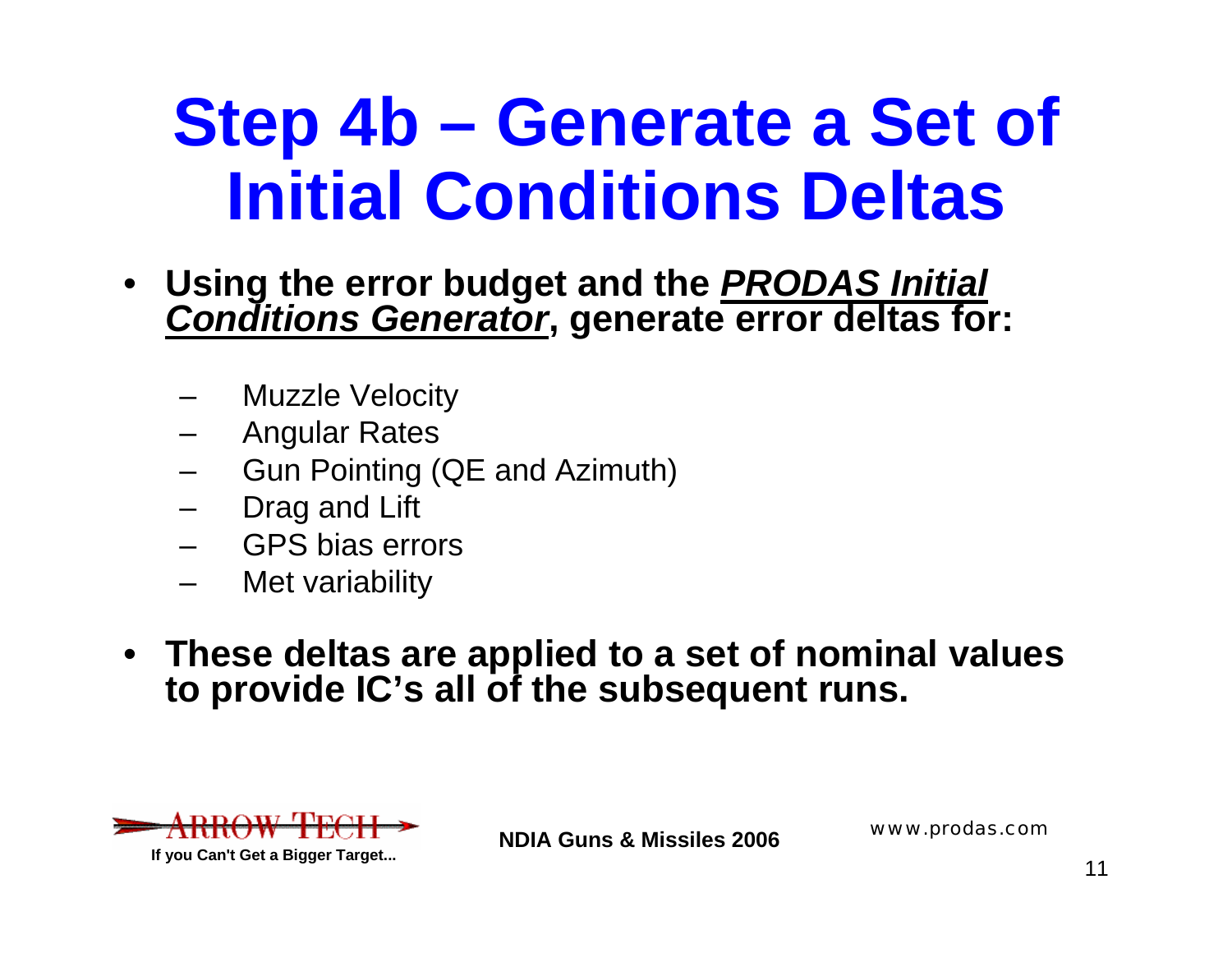### **Step 5 – Define Gun Nominal Conditions**

- Need the firing solutions for multiple ranges and zones
- Easiest way: run *PRODAS Artillery Firing Tables*

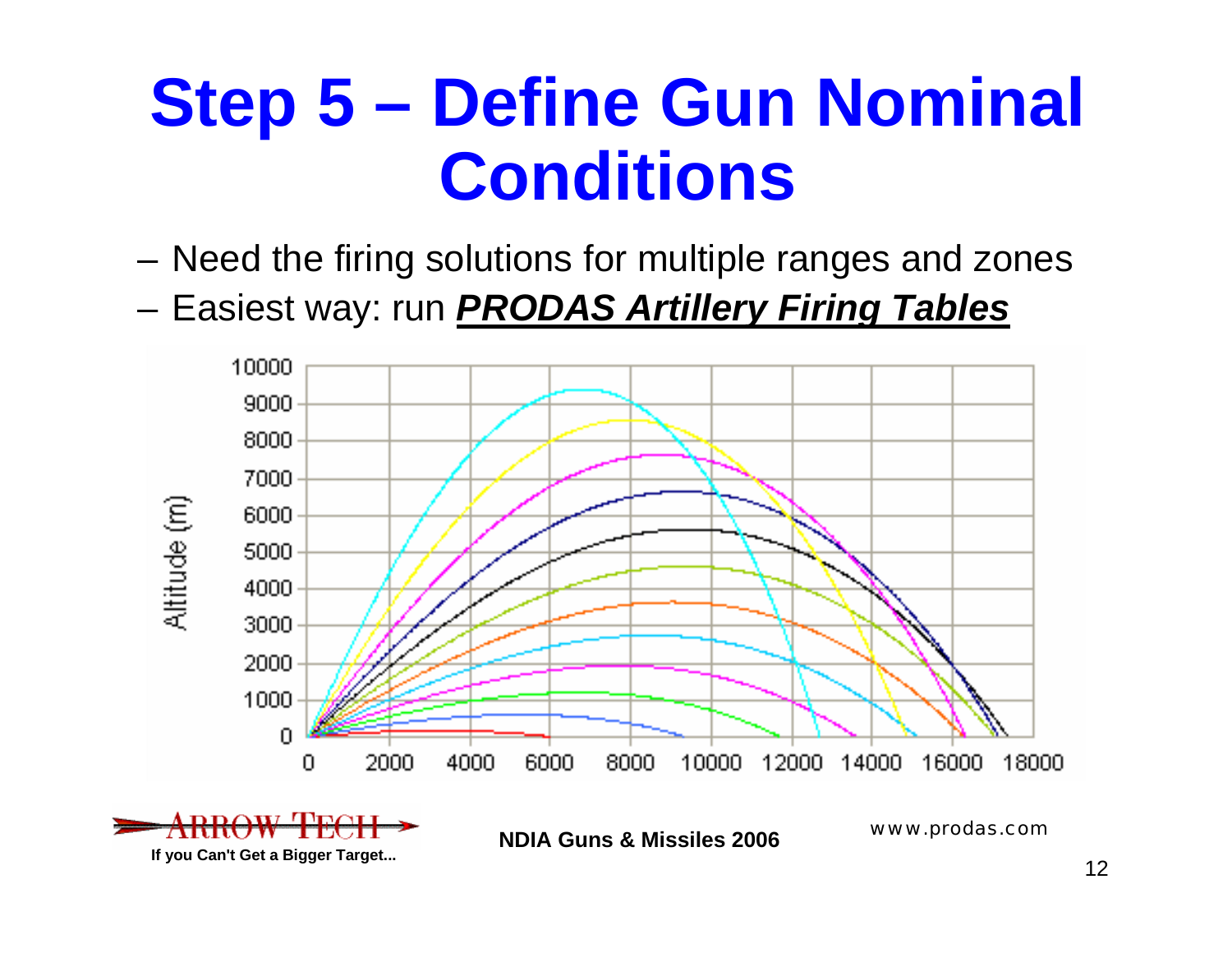### **Step 6a - Build the macros**

- **PRODAS Macro language facilitates automation of just about anything a user can do.**
	- Open a projectile file
	- Set the initial values for analysis
	- Run an analysis
	- Save a projectile file
	- Produce cross plots
	- Save results to a text file

• **Or, use the** *PRODAS Analysis Bot* **to create the macro, which can be modified later if req'd.**



**NDIA Guns & Missiles 2006**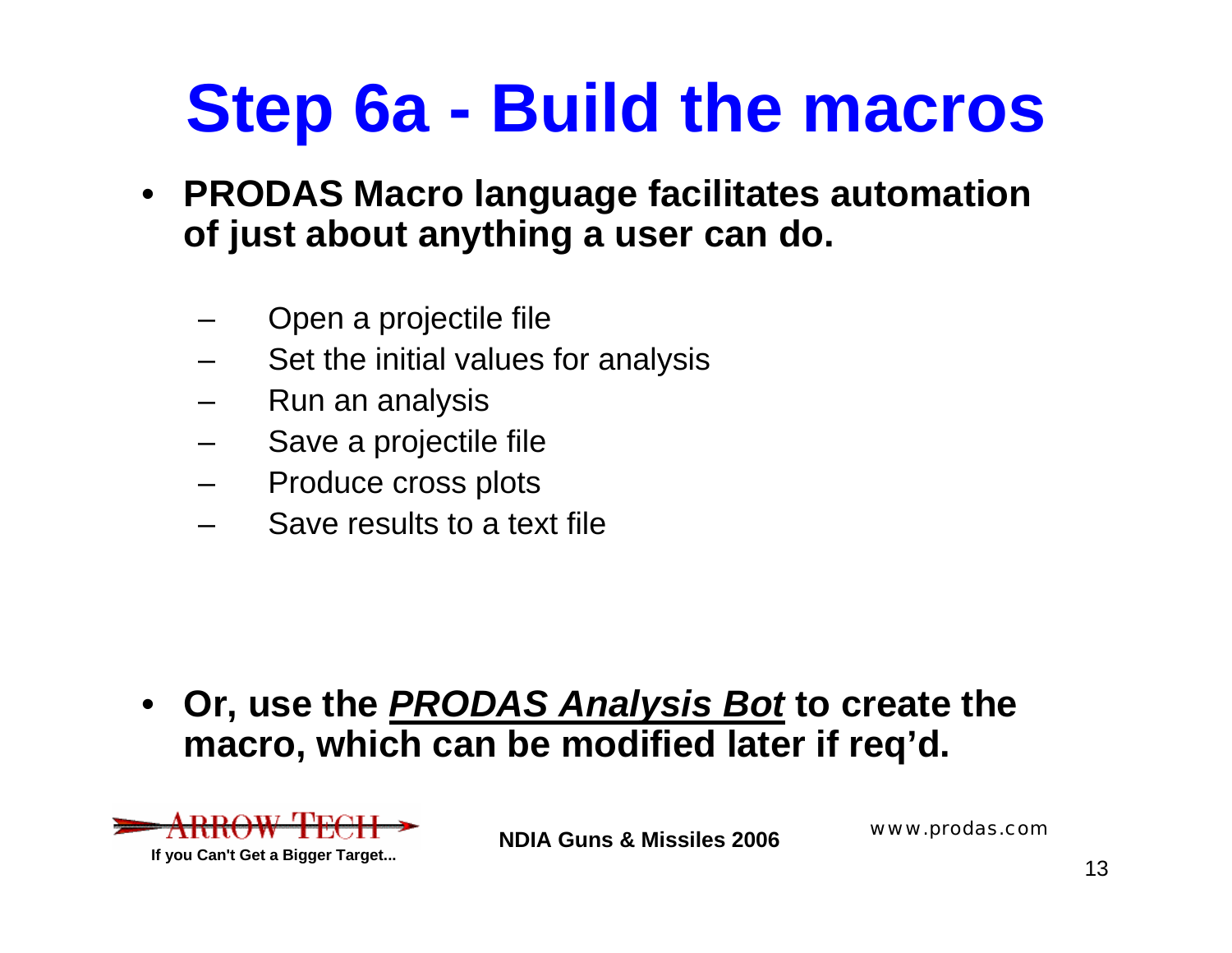### **Step 6a' - Test the Macro**





**NDIA Guns & Missiles 2006**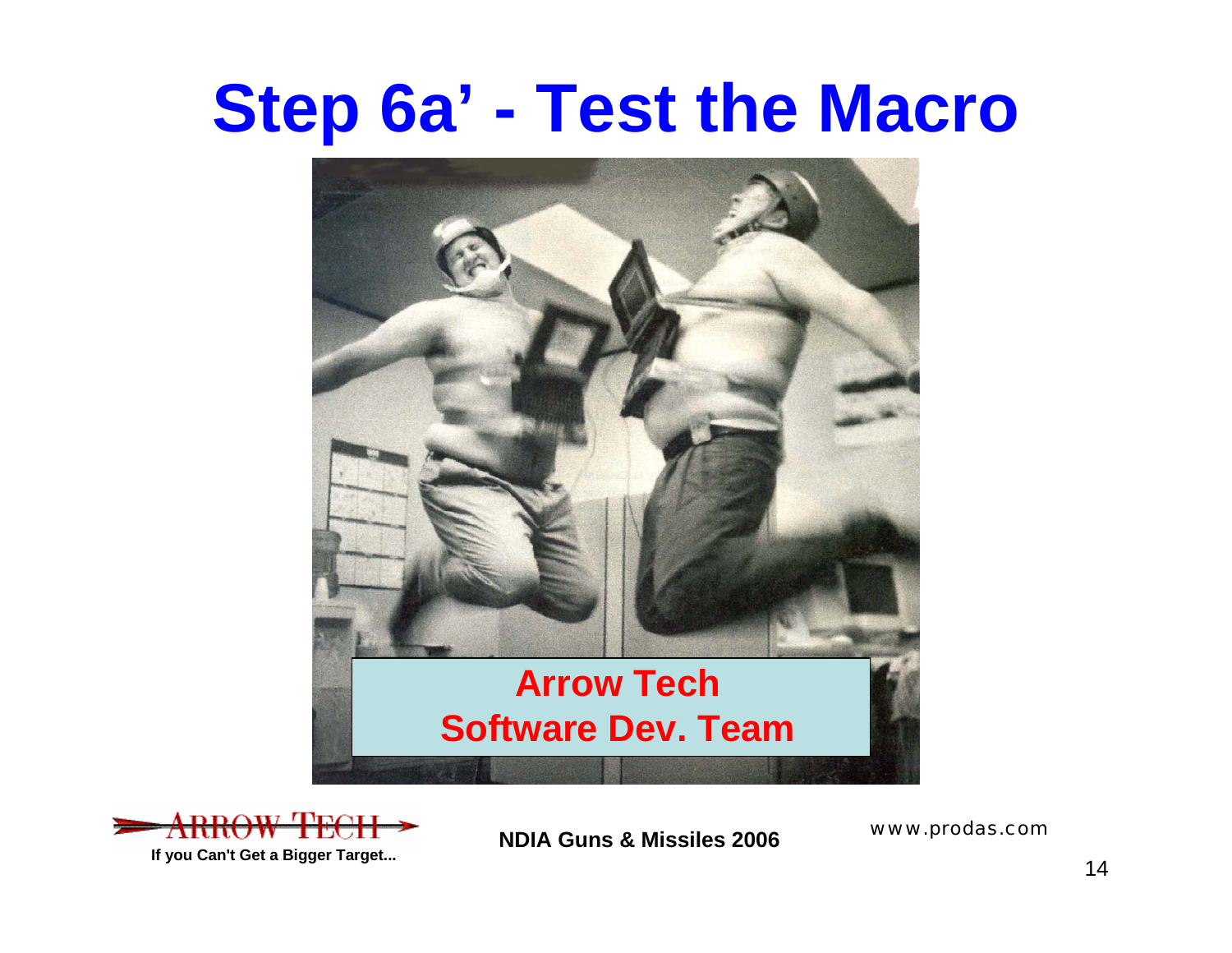### **Step 6b – Run the Macro**

- • **For system simulations, we use a macro with two loops**
	- **The "inner" loop**
		- Opens files
		- Runs guided 6 DOF Trajectories with random initial conditions
		- Collects Impact Data

#### –**The "outer" loop**

- Allows running "batches" of guided 6 DOF Trajectories with varying scenarios (e.g., zone, QE, Met, etc.)
- Build equations into the results file to calculate CEP



**If you Can't Get a Bigger Target...**

**NDIA Guns & Missiles 2006**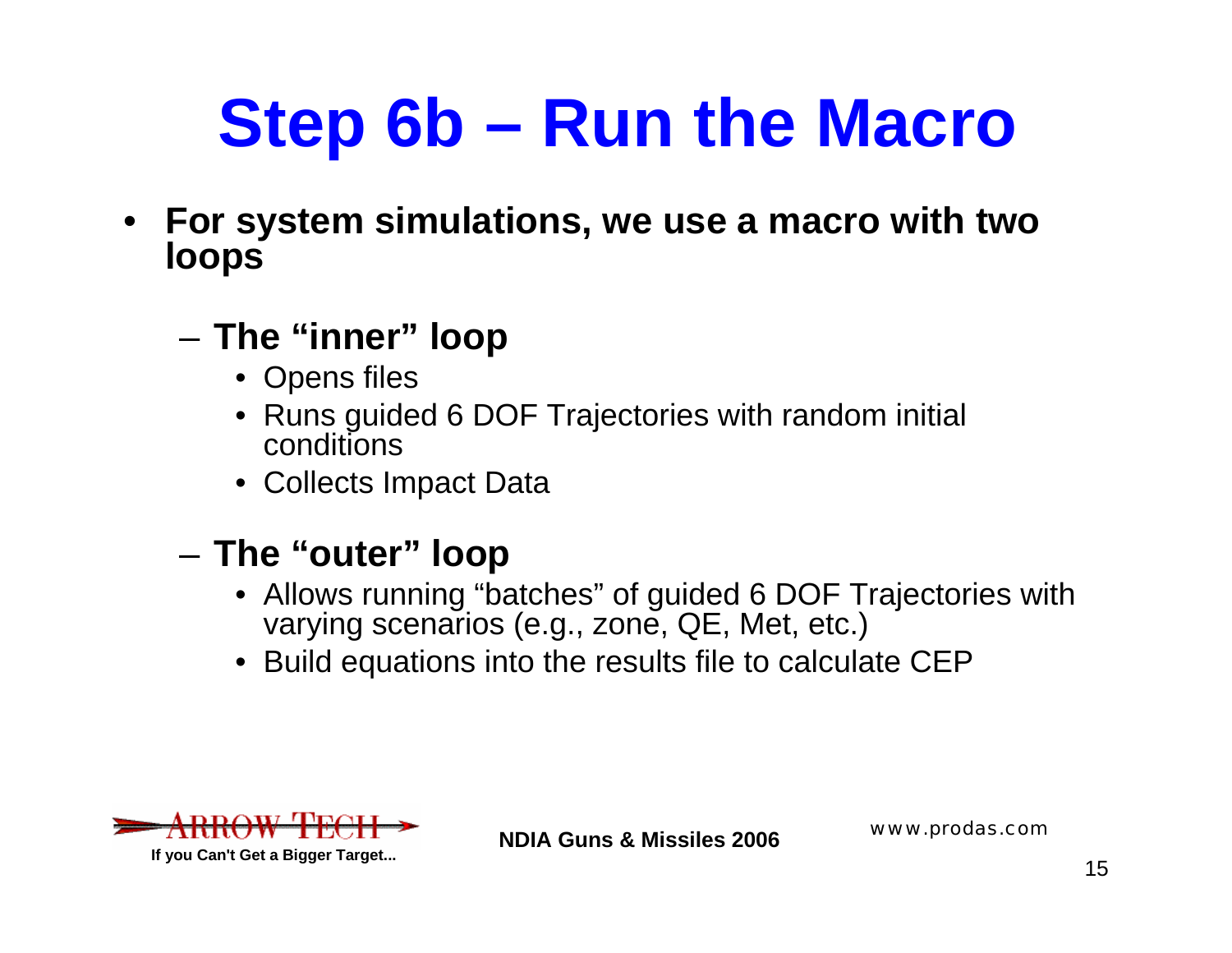### **Typical Guided Projectile Flight Behavior**





**If you Can't Get a Bigger Target...**

**NDIA Guns & Missiles 2006**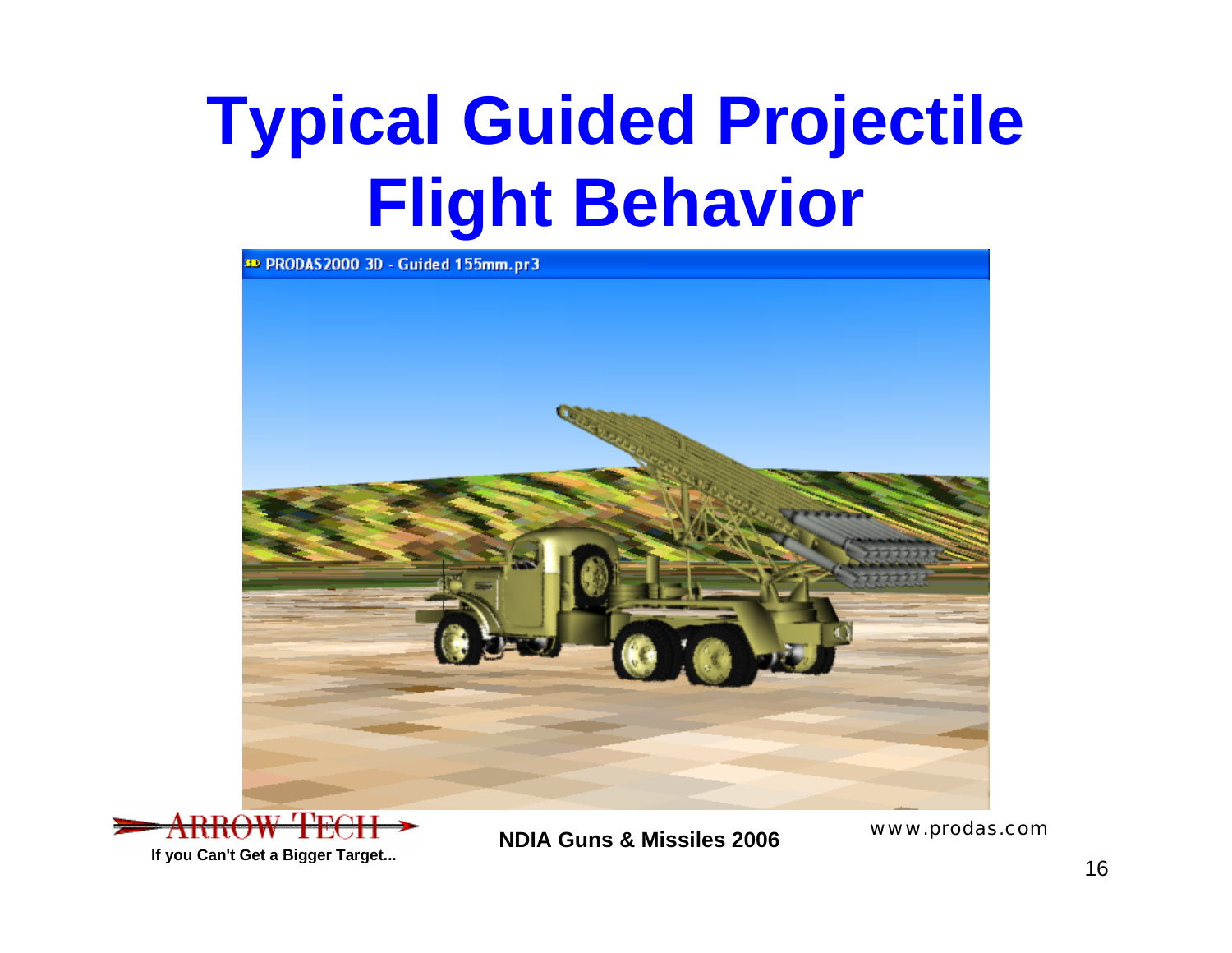### **Step 7 - Post Process the Results**

- **All results are written to files for further processing / plotting.**
	- **Impact location and conditions, and initial conditions are recorded.**
	- **Intermediate data / states can be recorded.**



**NDIA Guns & Missiles 2006**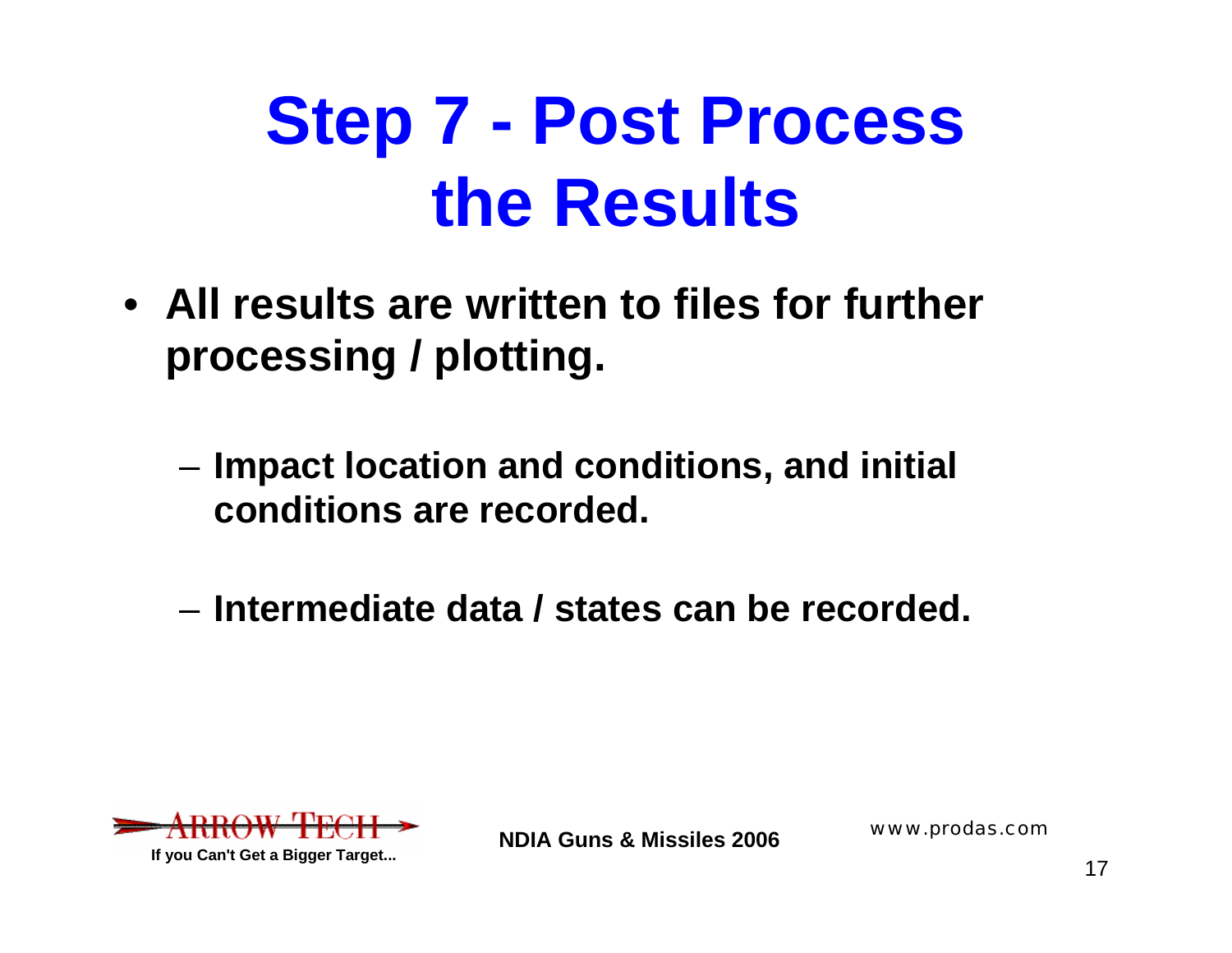### **Example Outputs**



- **(Typical) 100 Shots with and w/o guidance**
- **CEP with & w/o guidance as a function of range**



**NDIA Guns & Missiles 2006**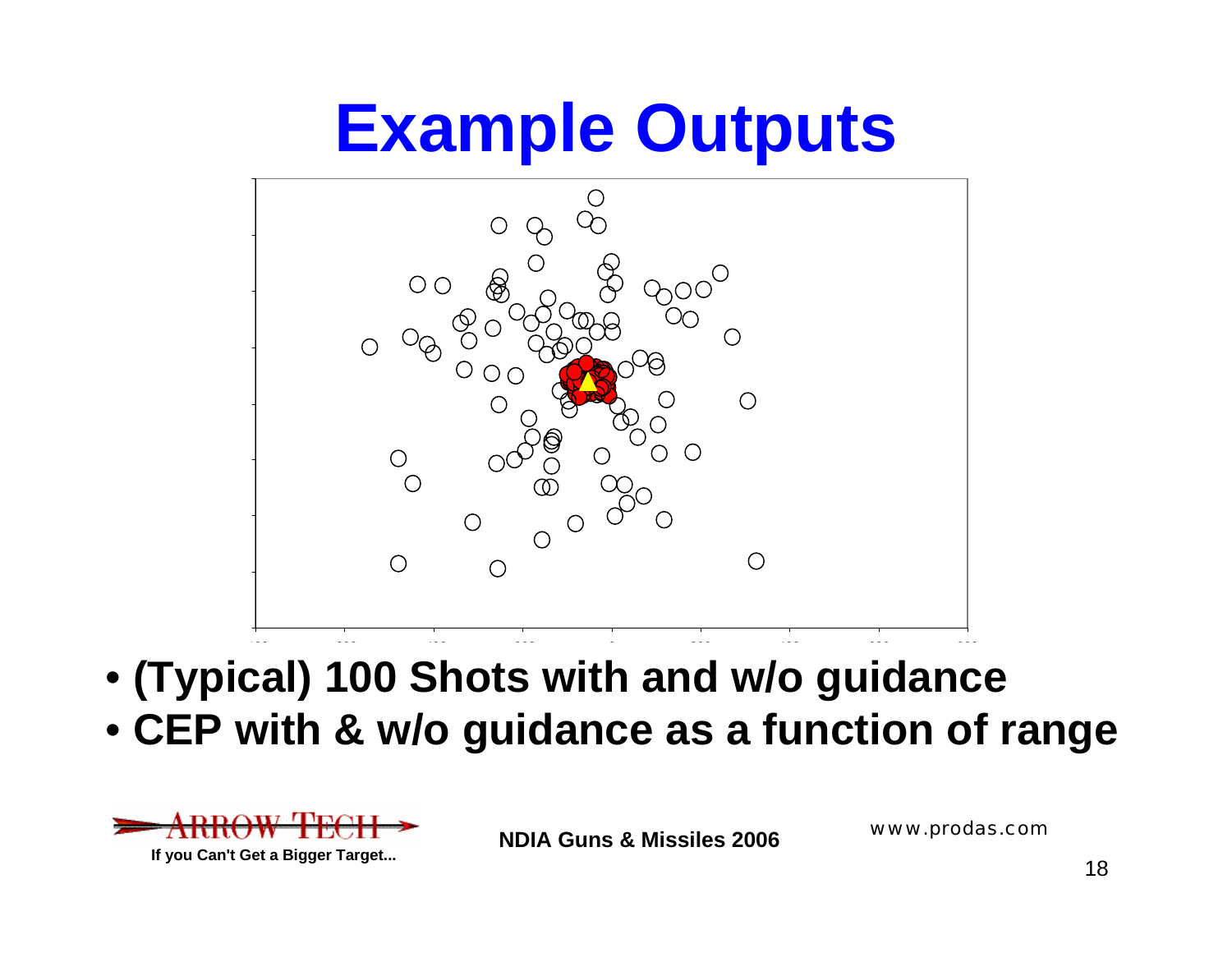### **Observations**

- Guidance for artillery projectiles: Range & Az. Error, ~ 30-50m, range & proj. dependent
- Range Extension dependent on control scheme & mechanization
- CEP Effectiveness at short ranges dependent on maneuver authority, signal acquisition & active time
- CEP as a percent of range shrinks for guided projectiles at longer ranges, up to max maneuver authority



**NDIA Guns & Missiles 2006**